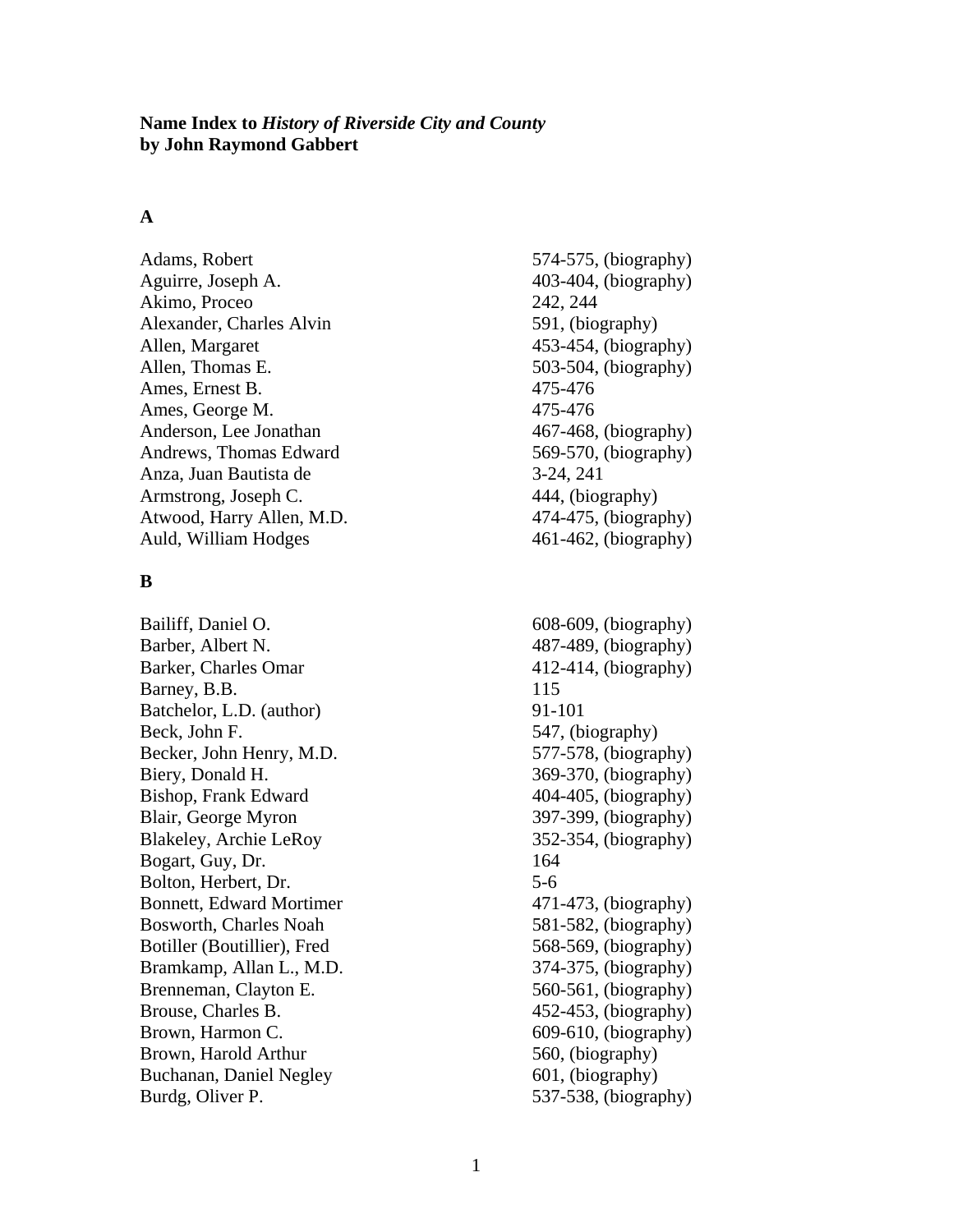Burnett, Edward Neufville Tailer 541-542, (biography) Burton, Stephen H. 339-340, (biography) Butcher, W. C. 611, (biography) Butterfield, James 31 Button, Ernest G. 117 Button, W. Stewart 117

### **C**

Cage, Agrippa Gayden 607-608, (biography) Cahill, Carrie 554, (biography) Carr, Edward P. 395-396, (biography) Carr, Howard S. 588-589, (biography) Carter, Ross J. 584-585, (biography) Cast, Charles 525-526, (biography) Chance, Richard A., M.D. 595-596, (biography) Chapman, Rufus John 546, (biography) Chilcott, William L., M.D. 532-533, (biography) Clancy, Myrtle B. (née Dye) 381-382, (biography) Clancy, William B. 380-381, (biography) Clark, Charles B. 373-374, (biography) Clay, Thomas Lyman 571-572, (biography) Cliff, Albert Benjamin, D.O. 390-392, (biography) Coleman, Timothy F. 589-590, (biography) Conley, Albert M. 570-571, (biography) Conser, Frank M. 498-500, (biography) Coughlin, Thomas 545-546, (biography) Cover, Josiah 114 Cover, Thomas 115 Coverdale, Reuben Allen 437, (biography) Covert, Leonard W. 495-496, (biography) Covington, Charles L. 587, (biography) Cressmer, John H. 613-615, (biography) Crowe, Jess Edwin 610-611, (biography) Cuniff, Michael T. 562-564, (biography) Cutting, Elmer 437-439, (biography) Cuttle, Francis 480-482, (biography)

### **D**

Dahl, Virgil 44 Darling, Lorenzo F. 417-418, (biography) Darling, Mary Elizabeth 417-418, (biography) Davidson, William C. 491-492, (biography) De Crevecouer, Benjamin 502-503, (biography) De Crevecouer, Waldemar B. 433-434, (biography)

2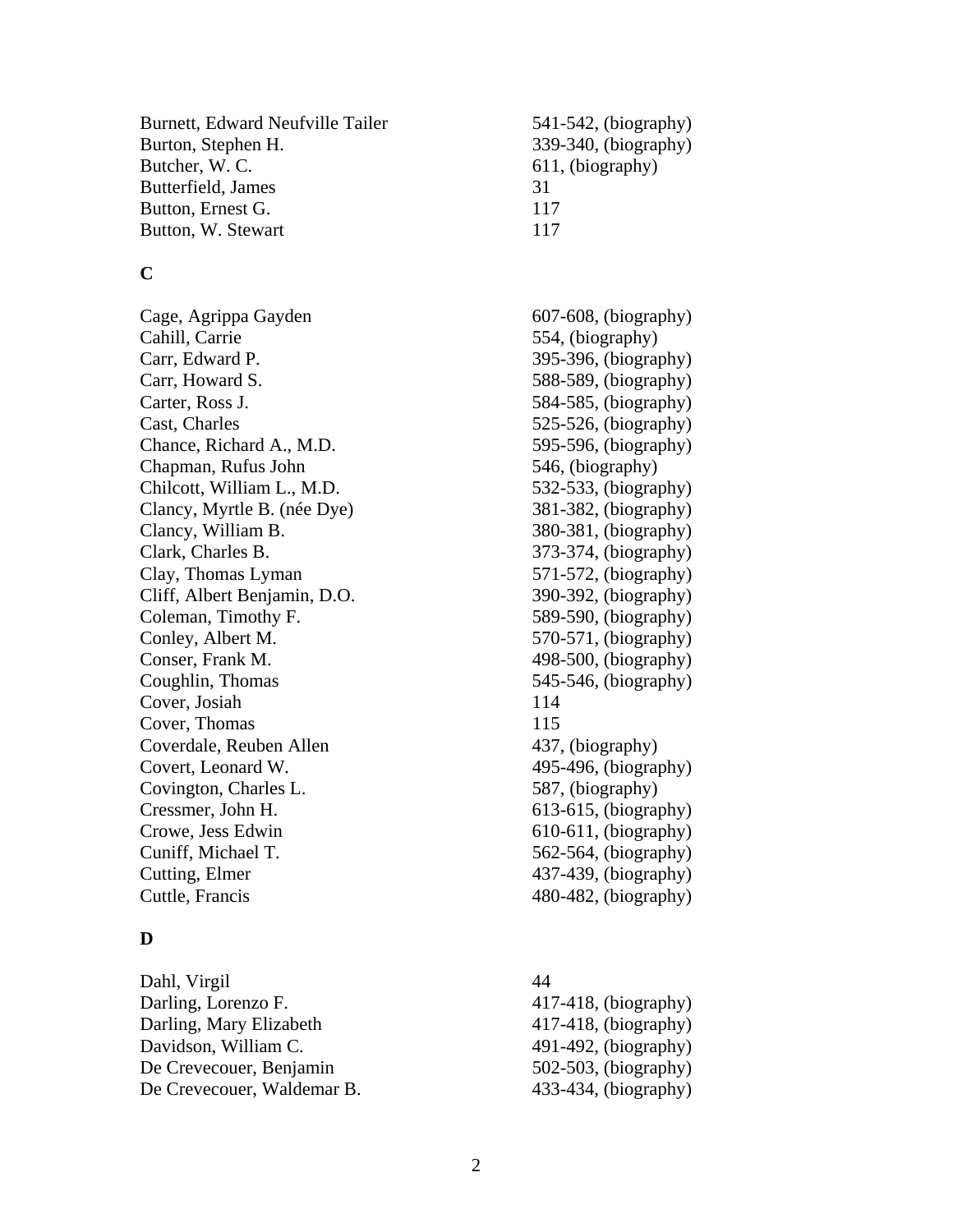De Peel, Theodore G. 468-469, (biography) Deweese, Charles Kelley 566-567, (biography) Dillon, Robert Emmett 411-412, (biography) Dinsmore, William T. 479-480, (biography) Domenigoni, Antonio 533-534, (biography) Domenigoni, Peter 531-532, (biography) Dorr, William R. 56, (Author) Doyle, Charles F. 405-406, (biography) Doyle, Gladys 405-406, (biography) Durward, Alexander 528-529, (biography) Dykes, E.B.  $384-385$ , (biography)

#### **E**

Eberhart, George Raymond 449-450, (biography) Egly, James, Revd 385-386, (biography) Ehlers, Rudolf H. 489-490, (biography) Elliott, James R. 485-487, (biography) Estudillo, Pancho 242 Evans, Lyman 266-267 Evans, Pliny 345-347, (biography) Evans, William C. 347, (biography) Eyraud, Frederic F. 594-595, (biography)

# **F**

Fargo, W. G. 31 Ferris, Sylvanus H. 400-401, (biography) Fink, E. Leone 535-536 Forbes, Harry Willis, D.O. 362-363, (biography) Foulkes, David J. 523, (biography) Fraser, W. G. 121 Fredericks, John Jaycox, Judge 469-470, (biography)

### **G**

Gantt, Mrs. Brice H. 534, (biography)

- 
- Evans, Samuel C. 67, 257, 348-350, (biography)
	-
- Gabbert, John Raymond 1, (author), 2, (portrait), 364-366, (biography) Gage, Matthew 332-336, (biography) Garbani, Gaudenzio 597-598, (biography) Gardiner, A. J. M. 543-544, (biography) Garner, Guy Sidney 508-510, (biography) Gibbs, Charles M. 551-552, (biography) Gill, A. F., M.D. 558-559, (biography)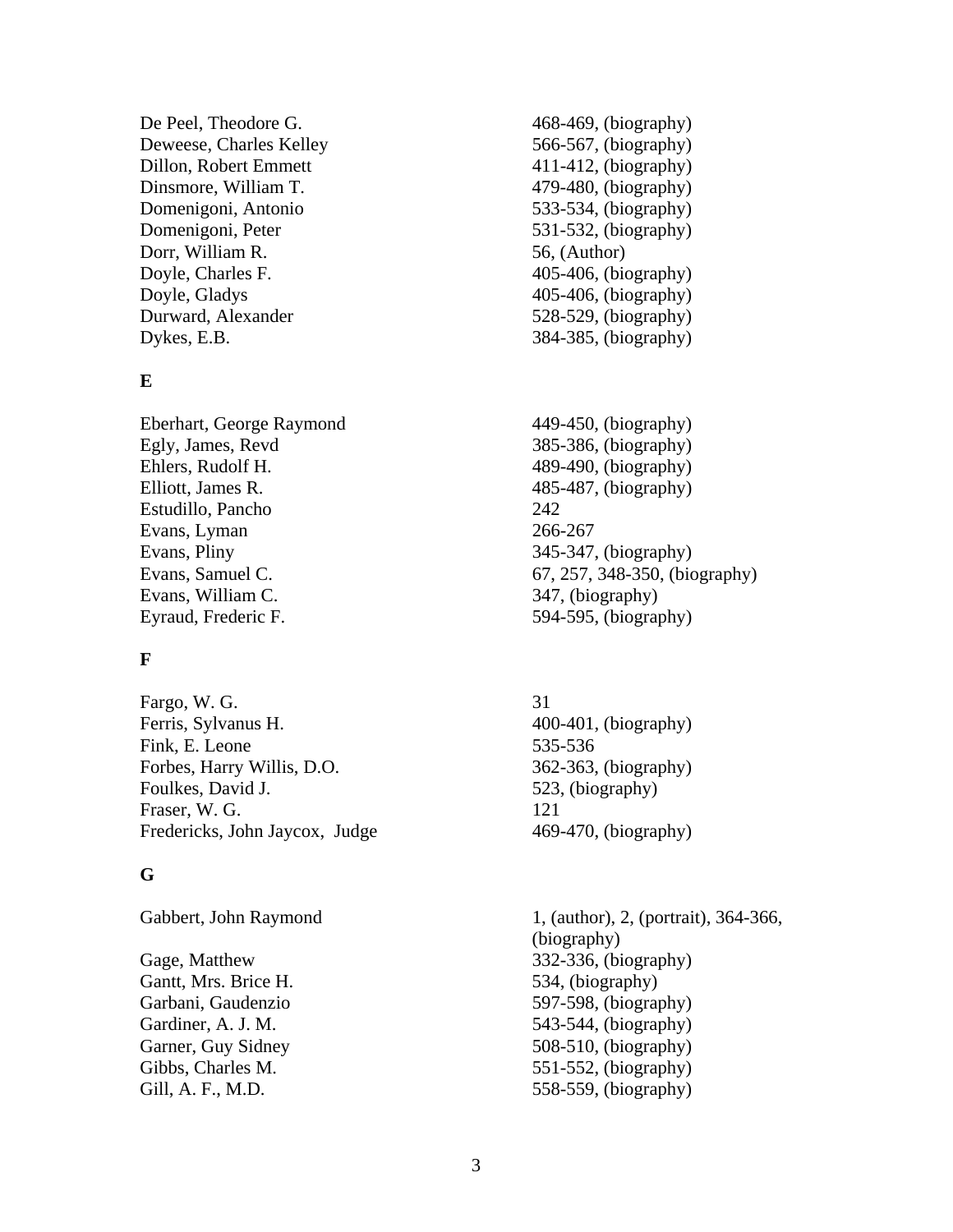Gillis, Everett John 392-393, (biography) Gilman, James M. 505-506, (biography) Gilman, James G. 507 Gilman, Arthur F. 507-508 Gilman, William G. 408-409, (biography) Gleason, Newman H. 552, (biography) Gonzalez, George 445-446, (biography) Goodier, Harry Patrick 567, (biography) Gould, George Gardner 574, (biography) Gould, Janet M. 167 Graham, Margaret Collier 223 Grindley, Truman John 470-471

### **H**

Haight, Alice L. 462-463, (biography) Halsted, Arthur N. 360-361, (biography) Hamilton, Charles D. 356-357, (biography) Harris, Jerome 598-599, (biography) Healy, Francis A. 595, (biography) Heinz, John George 547-549, (biography) Hemmerling, Edward 572-573, (Biography) Herrick, S. Leonard 344-345, (Biography) Herrick, Stephen Henderson 340-343, (Biography) Hibbard, Hiram C., Judge 406-408, (Biography) Hicks, Alvah 516-517, (Biography) Hill, George M. 422-423, (Biography) Hinckley, Ernest 590, (Biography) Hinde, Harry H. 394-395, (Biography) Hinkley, Arthur Merriman 368-369, (Biography) Hogue, Ada M. 550-551, (Biography) Holden, A. H. 121 Holme, Garnet 240 Holmes, Elmer Wallace 114-115 Hunter, Joseph G., D.C. 526-527, (Biography) Hurd, Theodore D. 512-513, (Biography) Hyatt, Edward 83-84

# **I**

Irving, William Gage 464-465

Innes, David A. 410-411, (Biography) Irving, William 454-455, (Biography)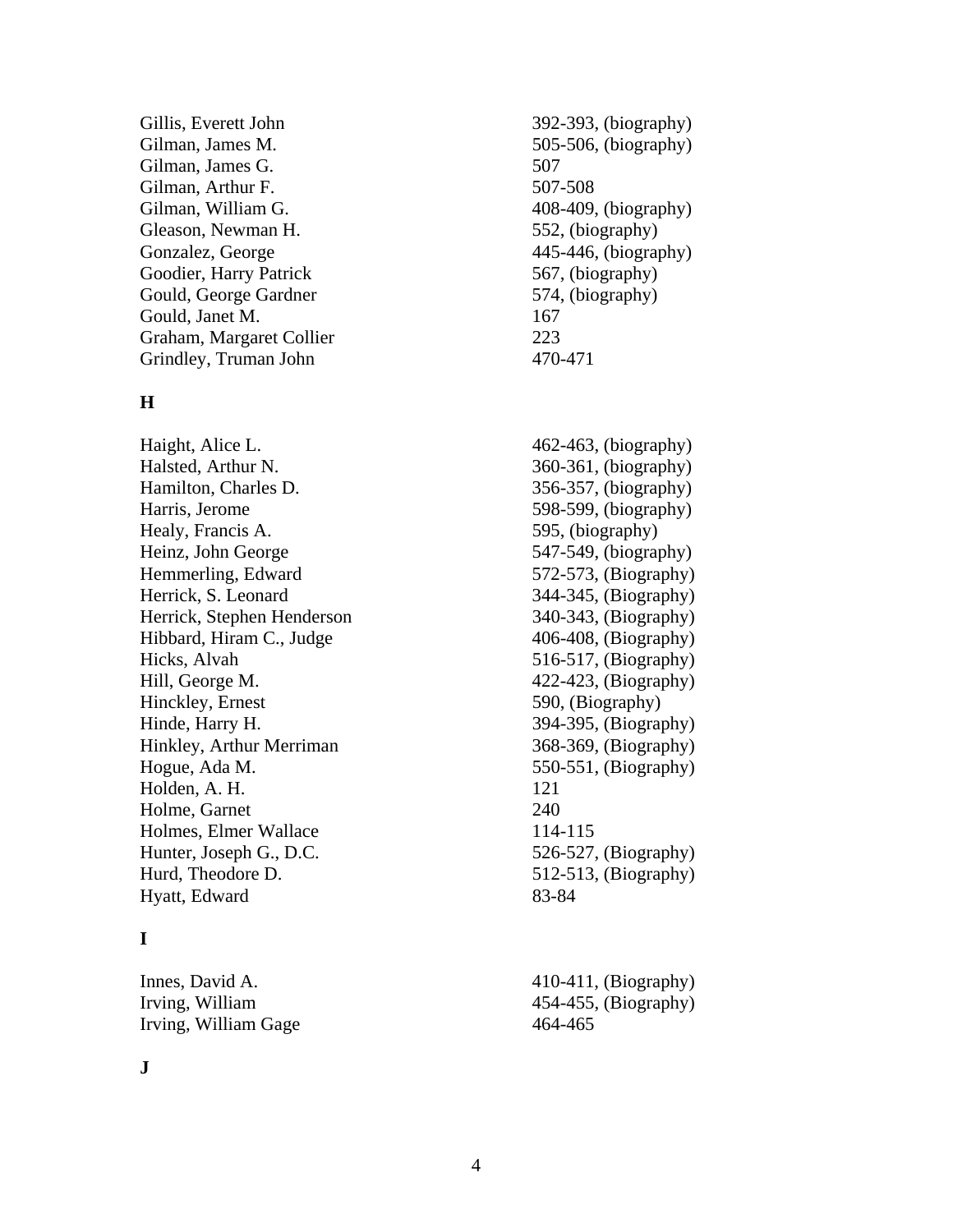Jackson, Helen Hunt 239-240 Jameson, T. C. 396-397, (Biography) Jameson, William Henry 387-388, (Biography) Jameson, William H., Jr. 399-400 Jayne, Jay Ellis 463-464, (Biography) Johnson, Thomas Maston 549-550, (Biography) Jones, Charles Belford 511-512, (Biography) Jones, Frederick Lincoln, D.O. 607, (Biography)

# **K**

Keith, Hazel Zumbro 521-522, (Biography) Kimball, John Stewart 600, (Biography) King, John Emanuel 336-338, (Biography) Kirkpatrick, William T. 592-593, (Biography) Kline, Chester M. 429-430, (Biography)

# **L**

Lafio, Chief (Lusieño) 168 Landis, Ira Christopher 515-516, (Biography) Leach, Jonathan Strong 582-583, (Biography) Leavenworth, Edgar C. S., M.D. 606, (Biography) Lewis, Alfred Morgan 388-389, (Biography) Lindquist, Ernest 587-588, (Biography) Loos, Wilhelmina  $\frac{447-449}{8}$ Lundberg, Frank O. 603-604, (Biography)

# **M**

MacDonald, Joseph, Revd 556-557, (Biography) Machada, Macedonia 501-502, (Biography) Marshall, John Landis 555-556, (Biography) Martin, Austin B. 580-581, (Biography) Mathers, Alice Caldwell 459-460, (Biography) McCoy, Samuel 114 McCullough, Ethel Sawyer 514-515, (Biography) McCutchen, Walter R. 567-568, (Biography) McFarland, C. L. 424, (Biography) McHale, John, Revd 563-564, (Biography) McIntyre, Peter D., Honourable 578-579, (Biography) McLeod, Donald J. 599-600, (Biography) Miller, C.C. (Christopher C.), Captain and Family 254 Miller, Frank Augustus 323-324 Miller, Frank Launtz 393-394, (Biography) Monroe, Herman Homer 415-417, (Biography)

- 
- 
- 

5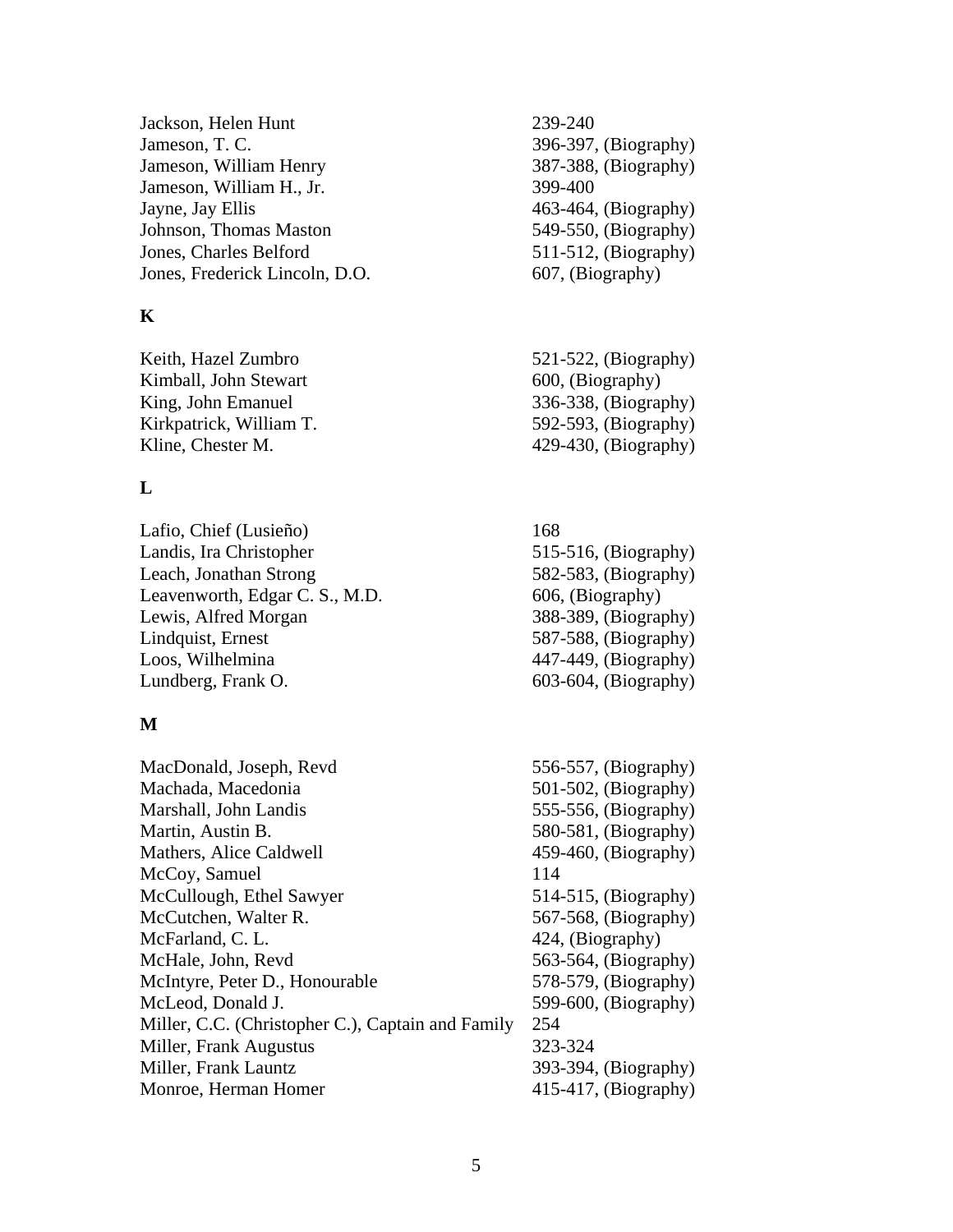Moon, Sidney C. 451-452, (Biography) Moore, Harry Hugh 576-577, (Biography) Morris, B. Gene, M.D. 540-541, (Biography) Mosier, Harvey Wilbur 565-566, (Biography) Moulton, Ernest Smith 376-380, (Biography) Mueller, Fred J. 358-359, (Biography) Murrietta, Joaquin 170

### **N**

Newman, John William 423-424, (Biography) Nicolas, Marius A. 460-461, (Biography) Nicoll, Russell C. 602-603, (Biography) North, John G. 115 North, John W. and associates 253-254 Norton, Gaylord Brayton 388-390, (Biography)

# **O**

Off, Ernst 573, (Biography) Ohlhausen, Charles A. 611-613, (Biography) Otis, Hileman W. 450-451, (Biography)

# **P**

Pardue, Robert S, M.D. 559, (Biography) Parker, George David 418-421, (Biography) Pattee, Harold Franklin 604, (Biography) Pattee, H. Gordon, Captain 504-505, (Biography) Patterson, Harry Elmer 579-580, (Biography) Paul, Arthur C. 350-351, (Biography) Pawley, LeRoy A. 520-521, (Biography) Payne, W. J. 518-519, (Biography) Payton, William Bruce 372-373, (Biography) Percival, J. Oliver 424-426, (Biography) Phillips, Samuel A., D.D.S. 596-597, (Biography) Pico, Francisco 401-403, (Biography) Piddington, Alfred A. 354, (Biography) Pierce, Edward C., Mrs. 84-85 Pinkham, C. A. 192-195 Powell, G. Harold 118 Proctor, Hugh White  $361-362$ , (Biography)

# **R**

Rains, Grover C. 542-543, (Biography)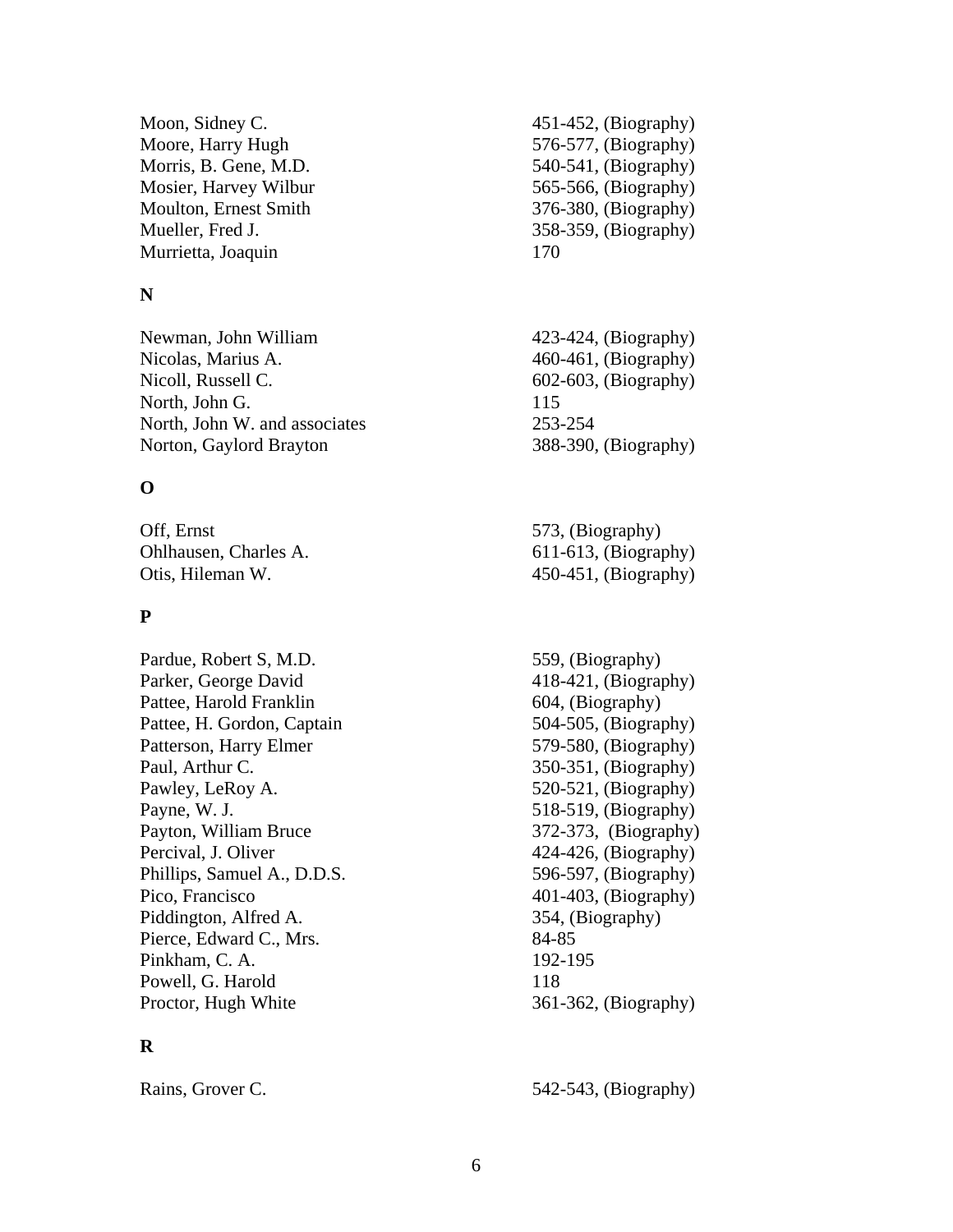Record, Lloyd 426-427, (Biography) Reid, Henry Squire, M.D. 434-435, (Biography) Reid, Robert Bruce, M.D. 522-523, (Biography) Reimer, Joseph Franklin 538-539, (Biography) Richardson, Jerome Lyman 473-474, (Biography) Rinehart, Clara M., M.D. 440-441, (Biography) Ritter, William 440, (Biography) Roberge, Geneva Roche 414-415, (Biography) Robertson, George 478, (Biography) Robey, George A. 518, (Biography) Rochin, Refugio 593-594, (Biography) Roosevelt, Theodore, President 115 Rouse, Wallace Putnam 534-535, (Biography) Rutherford, Clyde 459, (Biography)

### **S**

Schmid, Henry Martin 529-530, (Biography) Scoville, Charles M. 357-358, (Biography) Serra, Junipero, Fr. 5 Serrano, Leandro 168, 170, 171-172 Serrano, Presentacion (née Yorba) 168 Serrano, Antonio 168 Setzler, Grady 443, (Biography) Shamel, Archibald Dixon 110-114 Shannon, Frank Vaughn 492-493, (Biography) Shaver, John 493-494, (Biography) Shaw, Martin Russell 604-606, (Biography) Shepard, Ellis Garenson 544-545, (Biography) Shiels, Charles M. 370-372, (Biography) Singletary, Bartemus Robertson 561-562, (Biography) Smith, Edwin H. 585-586, (Biography) Smith, Ezra E. 536-537, (Biography) Smith, Isaac W., Dr. 508, (Biography) Smith, John Blossom 530-531, (Biography) Smoot, Kenneth R. 432-433, (Biography) Solano, Alfred, Captain 441-443, (Biography) Spence, Gilbert J. 527-528, (Biography) Starr, Thomas A. 519-520, (Biography) Stephenson, John Lockhart 444-445, (Biography) Stewart, Reznor Perry 455-457, (Biography) Stockwell, Fred E. 597, (Biography) Stone, M. G. 244 Street, Edward A. (author) 122 Strumquist, James E. 591-592, (Biography) Sweeters, Clem W. 457-458, (Biography)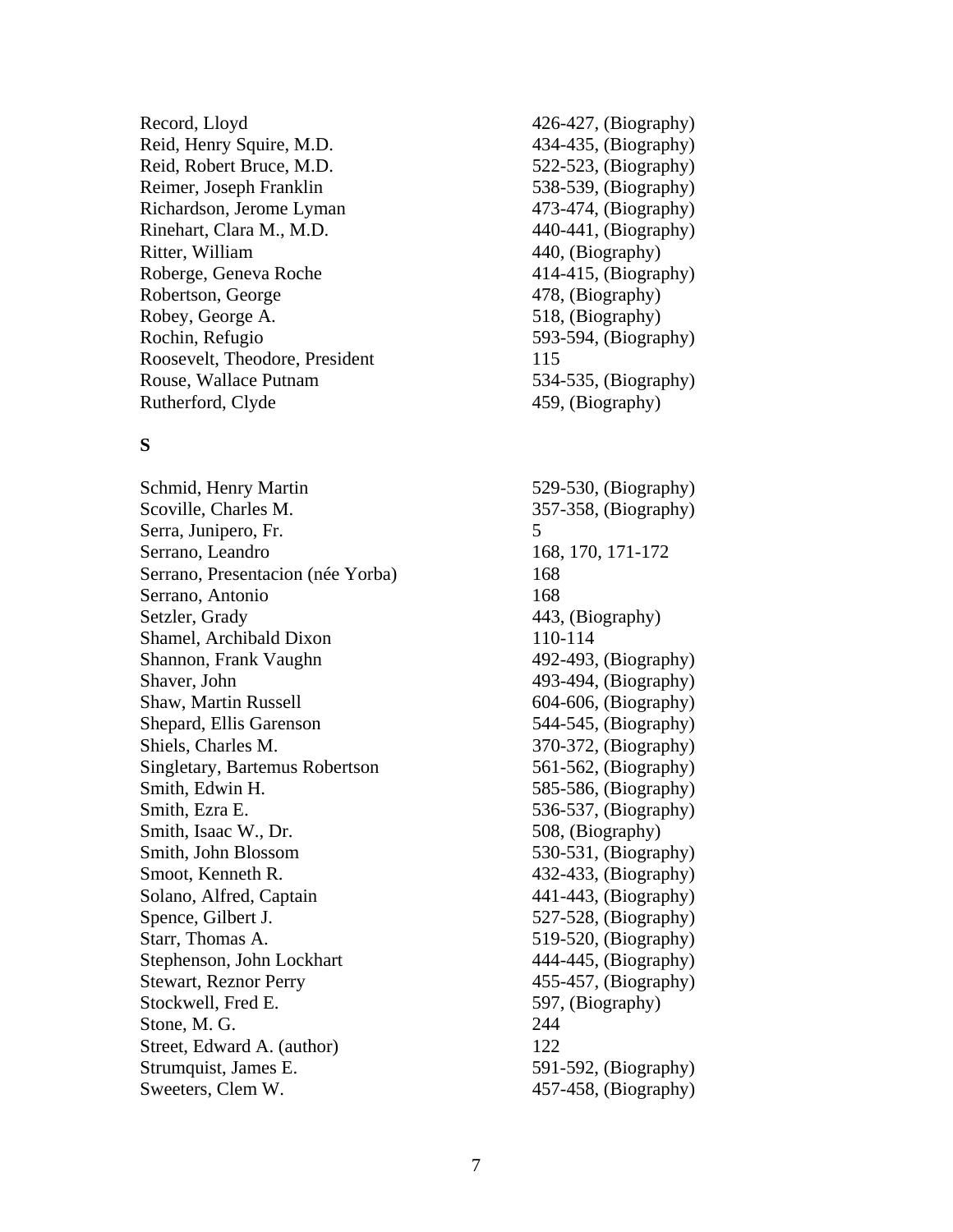#### **T**

Tetley, Frank A.  $465-466$ , (Biography) Tetley, Frank A., Jr. 466-467 Thomas, George Wood 382-384, (Biography) Thompson, Miles W. 496-497, (Biography) Tibbets, Elizabeth "Eliza" 114-115 Tibbets, Luther 114-115 Trent, Edgar B. 435-436, (Biography) Troth, Frank D. 564-565, (Biography)

#### **W**

Waite, Russell S. 431-432, (Biography) Wardlow, Robert Bruce 554-555, (Biography) Wardlow, Frank LeRoy 575-576 Warren, Edwin M. 430-431, (Biography) Washburn, Clarence A. 476-478, (Biography) Watt, Lucy May 539-540, (Biography) Weed, Belden S. 446-447, (Biography) Westbrook, John R. 366-368, (Biography) Westerfield, Harry A. 490-491, (Biography) Westerfield, William Johnston 513-514, (Biography) White, Cecil G. 586-587, (Biography) White, Fred E., Revd 553, (Biography) Whitlock, Thomas Coleman 484-485, (Biography) Whittier, W.F. 244, 246 Williams, John (Jack) William 577, (Biography) Willis, J. Ralph 583-584, (Biography) Winder, A. Heber 351-352, (Biography) Wood, Edward H., M.D. 355-356, (Biography) Wood, Leonard Dexter 497-498, (Biography) Woods, Charles Franklin 363-364, (Biography) Wright, Millard Reed 601-602, (Biography)

### **Y**

| Yorba, Bernardo     | 168 |
|---------------------|-----|
| Yorba, Jose Antonio | 168 |
| Yorba, Presentacion | 168 |

### **Z**

Zabler, Frederick William 427-428, (Biography)

- Teagle, Benjamin A. 557-558, (Biography)
	-